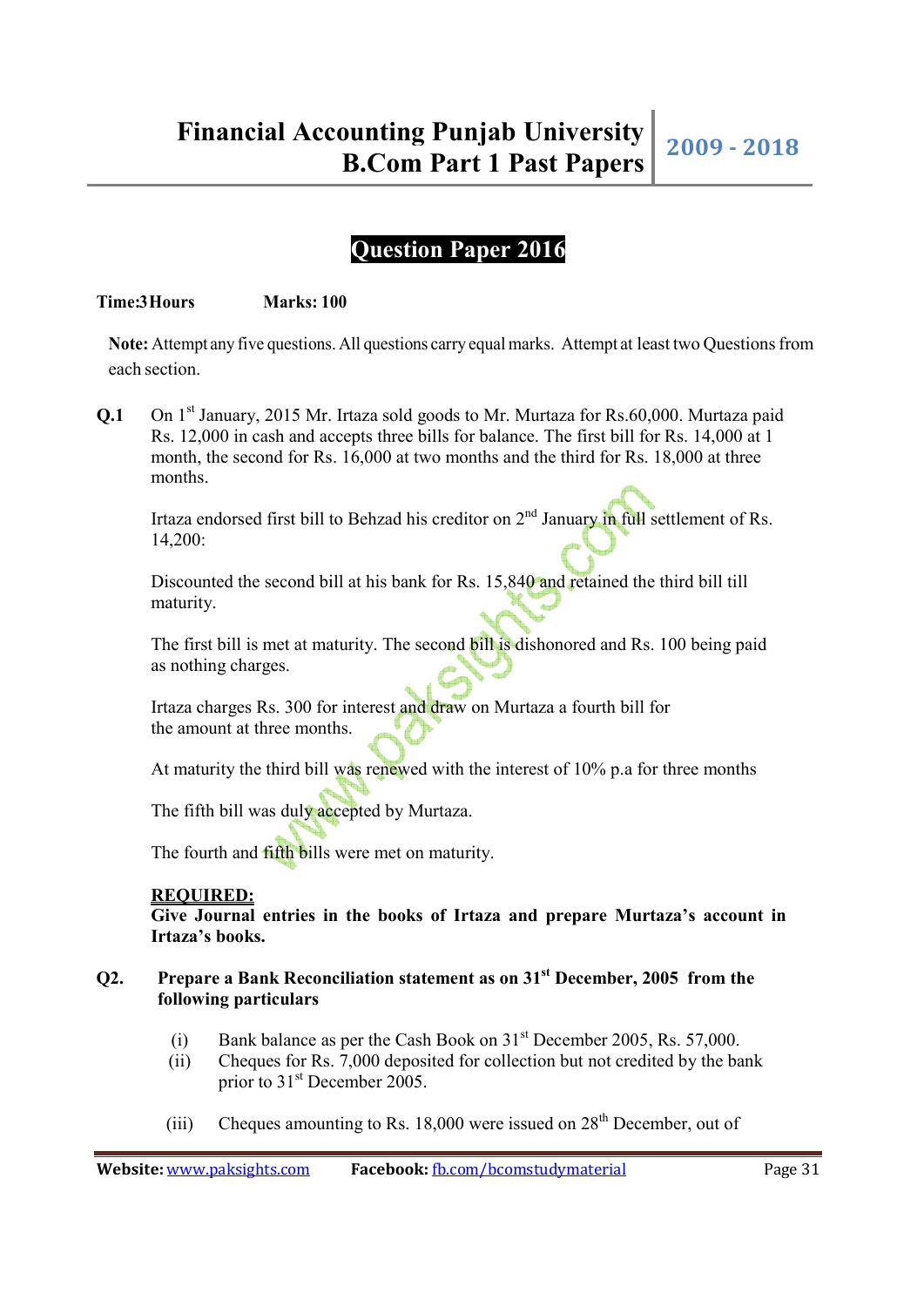# **Financial Accounting Punjab University bunting Punjab University** 2009 - 2018<br>**B.Com Part 1 Past Papers**

which cheques for Rs. 15,000 were cashed up to  $31<sup>st</sup>$ December, 2005.

- (iv) A wrong debit of Rs. 700 appeared in Pass Book.
- (v) Bank charges Rs. 420 appeared in the Pass Book but not in the Cash Book.
- (vi) Interest on investment collected by the bank not yet recorded in the Cash Book Rs. 2500

## **Q.3 The following balances are obtained from the books of Mr. Salman as on 31st December, 2012 and 31st December, 2013:**

|                       | 31-12-2012 | 31-12-2013 |
|-----------------------|------------|------------|
|                       | Rs.        | Rs.        |
| Sundry creditors      | 110,000    | 75,000     |
| Furniture and fixture | 46,000     | 63,000     |
| Office equipment      | 48,000     | 47,700     |
| Outstanding expenses  | 2,500      | 5,880      |
| Motor Truck           | 47,000     | 37,600     |
| Cash at bank          | 45,000     | 38,000     |
| Sundry debtors        | 80,000     | 85,000     |
| Stock in trade        | 25,000     | 37,500     |
| Bills payable         | 9,000      | 5,000      |

The following information is relevant for the year 2013.

- (a) Cash drawings during the year amounted to Rs. 15,000 and goods costing Rs. 6,000 were taken by Mr. Salman for his personal use.
- (b) One sales invoice amounting to  $\overline{\text{Rs}}$ ,  $\overline{\text{5,000}}$  dated 1-10-2013 was omitted in books.
- (c) Write off 6% from sundry debtors. You are required to show by means of a statement as to how would you arrive at the Net Profit for the year ended 31<sup>st</sup> December, 2013.

# **Q4. Following is the Trial Balance of Sialkot Trading Co. as on 31st December, 2009. You are**

 **required to prepare the trading and profit and loss A/c of the business for the year** 

 **ending 31st December, 2009 and Balance Sheet as at that date:** 

|                              | <b>Debit</b> | <b>Credit</b> |
|------------------------------|--------------|---------------|
|                              | Rs.          | Rs.           |
| Opening stock                | 30,000       |               |
| Purchases and Sales          | 120,000      | 300,000       |
| Sundry debtors and creditors | 90,000       | 19,500        |
| Plant and machinery          | 105,000      |               |
| Freehold premises            | 72,000       |               |
| <b>Bills</b> receivable      | 6,000        |               |
| <b>Salaries</b>              | 15,000       |               |
| Wages                        | 18,750       |               |
| Carriage inward              | 975          |               |
| Carriage outward             | 1,125        |               |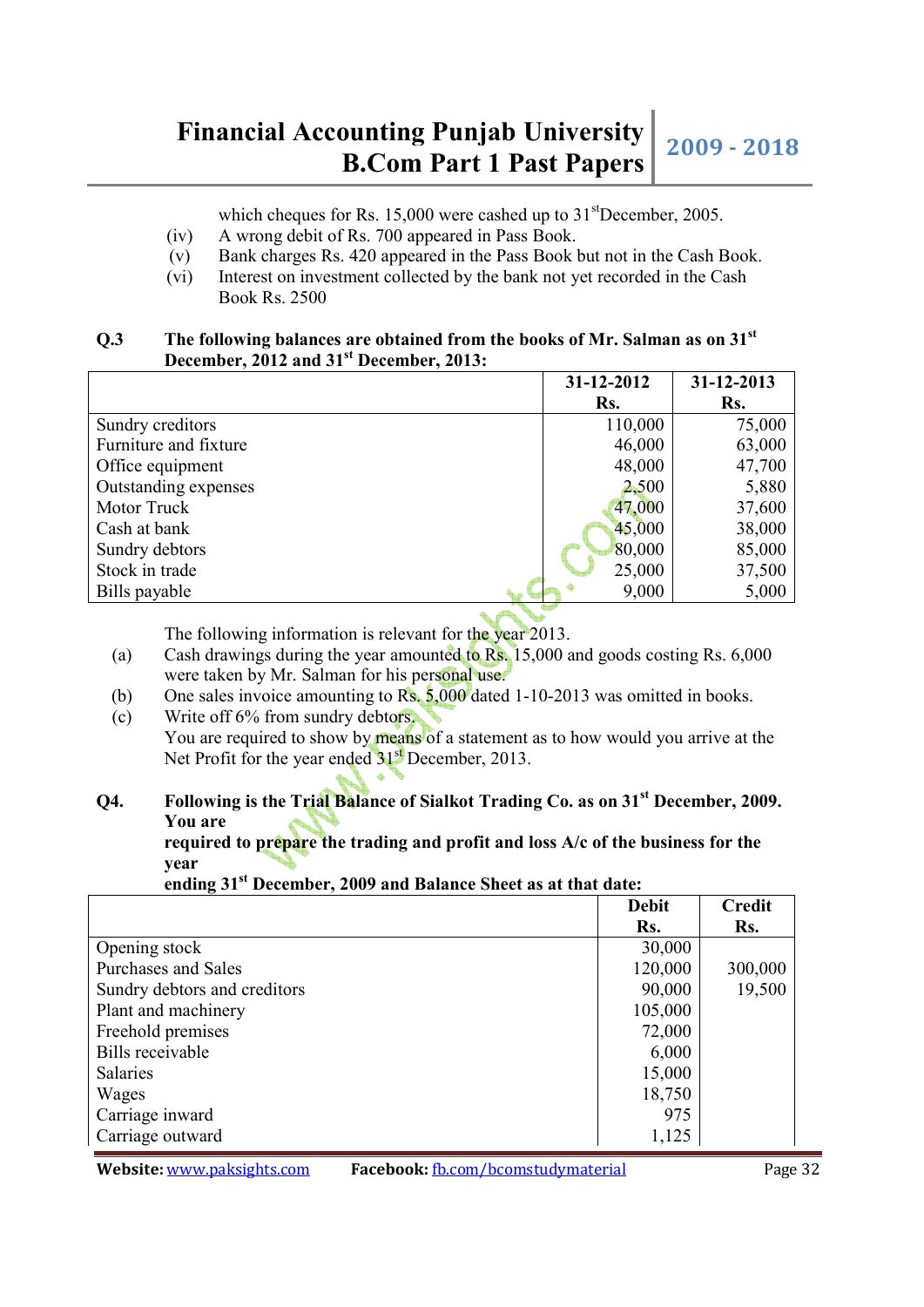# **Financial Accounting Punjab University bunting Punjab University** 2009 - 2018<br>**B.Com Part 1 Past Papers**

| Printing and stationary | 1,200   |         |
|-------------------------|---------|---------|
| Bad debts               | 1,500   |         |
| Provision for bad debts |         | 675     |
| Trade expenses          | 2,250   |         |
| Cash at bank            | 9,000   |         |
| Cash in hand            | 750     |         |
| Capital                 |         | 150,000 |
| Bills payable           |         | 4,875   |
| Insurance               | 1,500   |         |
|                         | 475,050 | 475,050 |

### **ADJUSTMENTS:**

- (1) Outstanding wages Rs. 1,500.
- (2) Prepaid insurance Rs. 600.
- (3) Write off depreciation at 5% on machinery.
- (4) Create provision for discount on creditors at 3%.
- (5) Bad debts provision to be adjusted to 2% on debtors.
- (6) Allow interest on capital at 5%.
- (7) Closing stock valued at Rs. 45,000.

# **Q.5 Waqas Jamil, Dilber Hussain and M. Usman trading in partnership and sharing profit and**

## **losses in the proportion of ½, 1/3 and 1/6 respectively agree to take Irtaza in to partnership on the following terms.**

- (a) Irtaza should be given  $\frac{1}{4}$  share and should bring Rs. 10,000 as goodwill and 1,28,000 as capital.
- (b) A reserve for bad and doubtful debts should be created at 5%. The value of the land and building should be brought up to 620,000.
- (c) Stock should be taken at Rs. 2,61,000.
- (d) Machinery should be revalued at Re. 61,600.

 The following is the balance sheet of the firm of the Waqas Jamil, Dilbar Hussain and

M. Usman on the data of Irtaza admission.

| <b>Assets</b>     | Rs.       | <b>Liabilities</b>         | Rs.       |
|-------------------|-----------|----------------------------|-----------|
| Cash in hand      | 8,000     | Sundry creditors           | 38,000    |
|                   |           |                            |           |
| Debtors           | 252,000   | Partners' capital:         |           |
| Stock             | 290,000   | Waqas Jamil:<br>570,000    |           |
| Machinery         | 70,000    | Dilbar Hussain:<br>320,000 |           |
| Land and building | 480,000   | M. Usman:<br>160,000       | 10,50,000 |
|                   |           |                            |           |
|                   |           | Reserve fund               | 12,000    |
| Total             | 11,00,000 |                            | 11,00,000 |

#### **Balance Sheet as on 31-12-2015**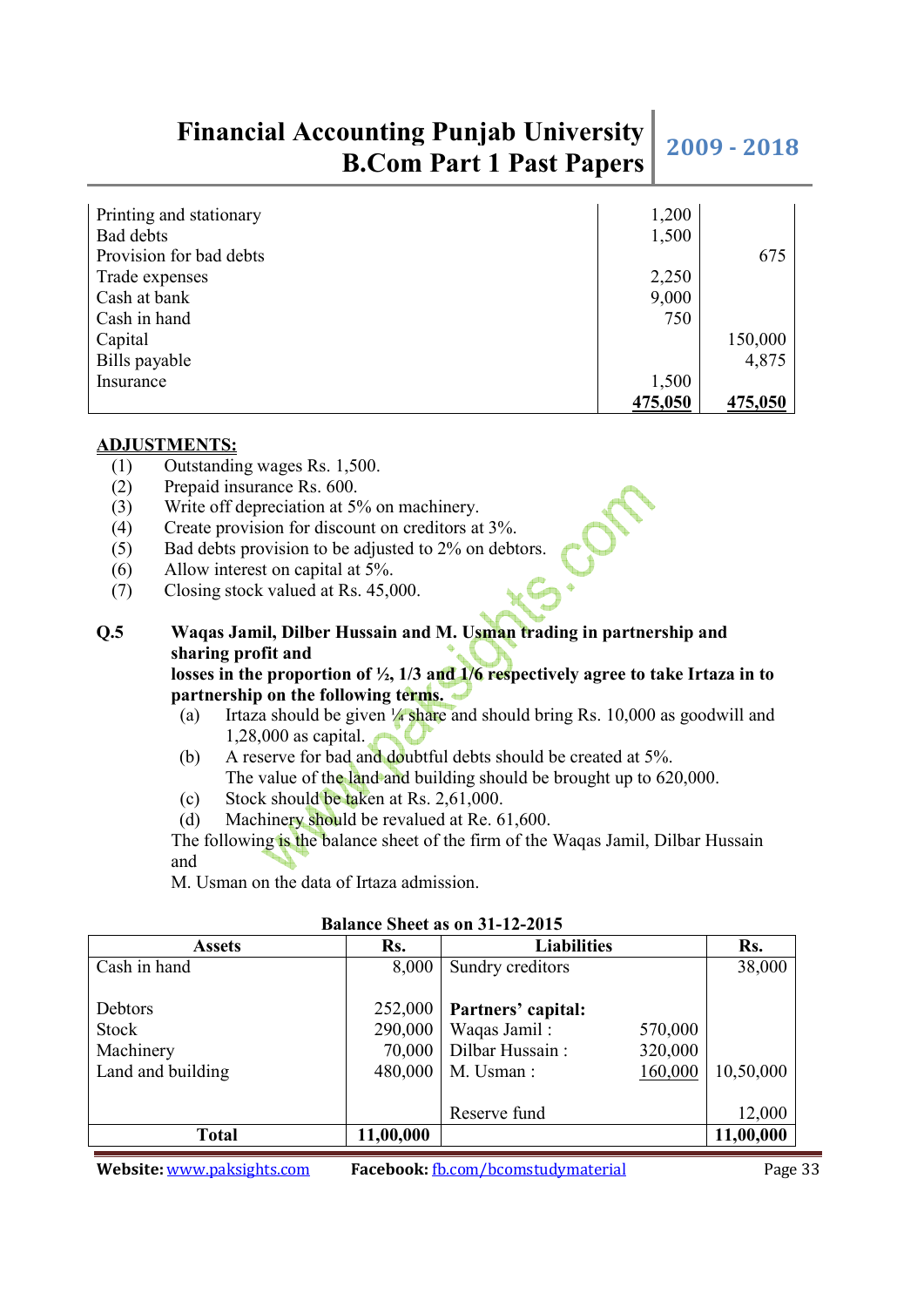## **REQUIRED:**

Pass journal entries in the books of new firm keeping these arrangements in view and

Show the necessary accounts, balance sheet of the newly constituted firm and new Profit sharing ratio.

# **Q.6 Amir and Babar share profits in the proportion of 3/4th and 1/4th. The balance sheet on 31st December, 2004 was as follows:**

| <b>Assets</b>    | Rs.    | <b>Liabilities</b>         | Rs.    |
|------------------|--------|----------------------------|--------|
| Cash at bank     |        | $45,000$ Sundry creditors  | 83,000 |
| Bills receivable |        | $6,000$   Amir's capital   | 60,000 |
| Debtors          |        | $32,000$   Babar's capital | 32,000 |
| Stock            | 40,000 |                            |        |
| Furniture        | 2,000  |                            |        |
| <b>Buildings</b> | 50,000 |                            |        |

# **On 1st January, 2005 Jamal was admitted in to partnership on the following terms.**

- (a) That Jamal pays Rs. 20,000 as his capital for a  $5<sup>th</sup>$  share.
- (b) That Jamal pays Rs. 10,000 for goodwill. Half of this sum is to be withdrawn by Amir and Babar.
- (c) That the capitals of Amir and Babar be adjusted on the basis of Jamal's Capital.
- (d) That stock and fixture to be reduced by  $10\%$  and a 5% provision is created for doubtful debts on debtors and bills receivable.
- (e) That value of buildings be appreciated by 20%
- (f) That an item of Rs.  $650$  included in creditors is not likely to be claimed and hence should be written back.

# **REQUIRED:**

Prepare revaluation account, capital accounts and give balance sheet of the new firm. **Q.7 The following Receipts and Payments Account of a Model Town Literary Society for** 

**the year ended 31 December 2013. You are required to prepare an income and expenditure account and Balance Sheet as on that date:** 

| <b>Receipts</b>        | Amount | <b>Payments</b>                    | <b>Amounts</b> |
|------------------------|--------|------------------------------------|----------------|
|                        | Rs.    |                                    | Rs.            |
| Balance b/d            | 500    | <b>Rent and Taxes</b>              | 1,000          |
| Subscriptions          | 10,000 | Wages                              | 500            |
| <b>Entrance Fees</b>   | 1,500  | Lighting charges                   | 250            |
| Life membership fees   | 3,000  | Lecture's fee                      | 1,000          |
| Donations              | 1,000  | <b>Books</b>                       | 1,500          |
| Interest on investment | 100    | Office expenses                    | 2,000          |
| Receipts from lectures | 3,000  | Fixed deposit on 1.7.2013 $\omega$ | 10,000         |
|                        |        | 10%                                | 2,00           |
|                        |        | Furniture                          | 50             |
|                        |        | Cash in hand                       | 800            |
|                        |        | Cash at bank                       |                |